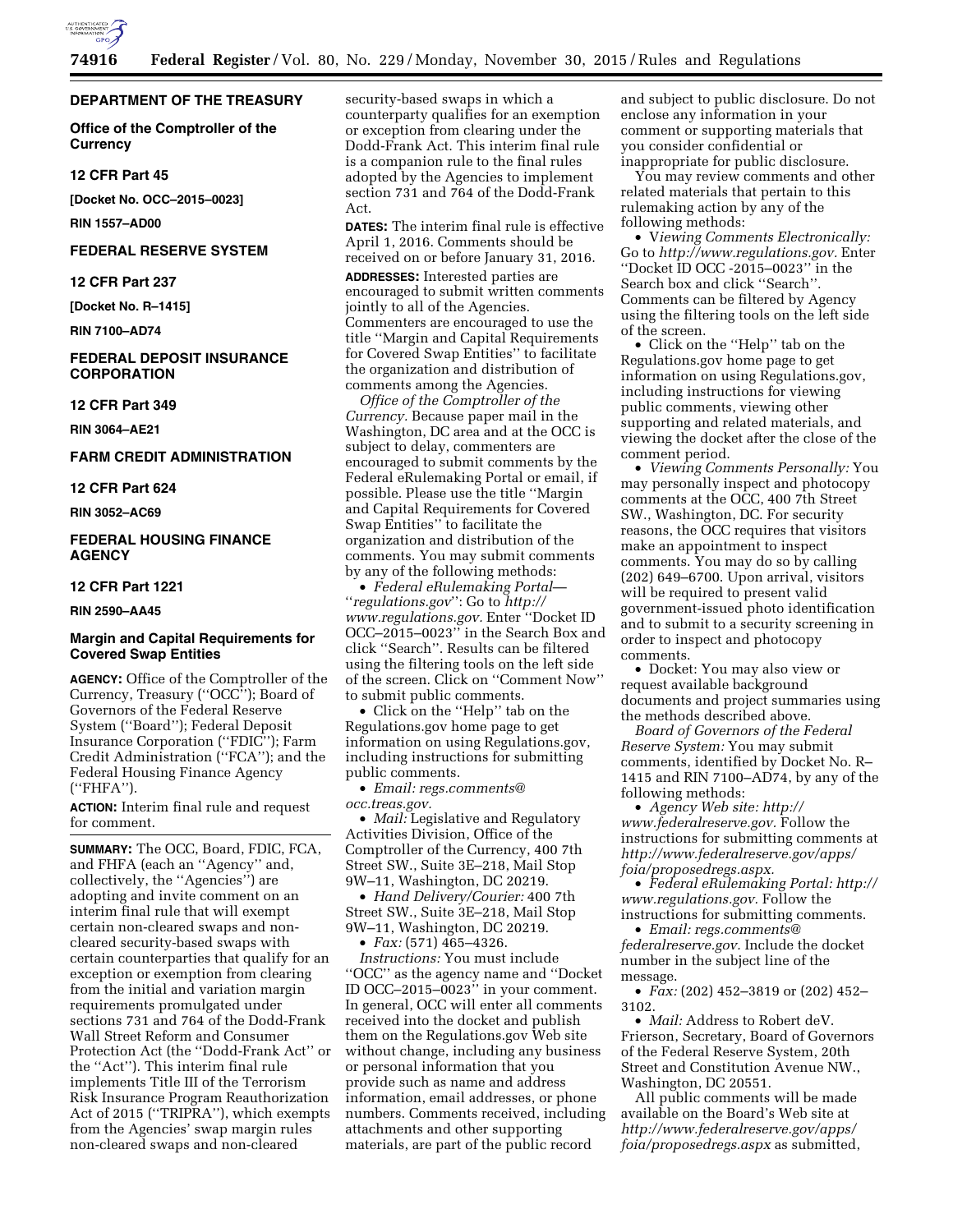unless modified for technical reasons. Accordingly, comments will not be edited to remove any identifying or contact information. Public comments may also be viewed electronically or in paper form in Room 3515, 1801 K Street NW. (between 18th and 19th Street NW.), Washington, DC 20006 between 9:00 a.m. and 5:00 p.m. on weekdays.

*Federal Deposit Insurance Corporation:* You may submit comments, identified by RIN 3064– AE21, by any of the following methods:

• *Agency Web site: [http://](http://www.fdic.gov/regulations/laws/federal/) [www.fdic.gov/regulations/laws/federal/.](http://www.fdic.gov/regulations/laws/federal/)*  Follow instructions for submitting comments on the Agency Web site.

• *Email: [Comments@FDIC.gov.](mailto:Comments@FDIC.gov)*  Include RIN 3064–AE21 on the subject line of the message.

• *Mail:* Robert E. Feldman, Executive Secretary, Attention: Comments, Federal Deposit Insurance Corporation, 550 17th Street NW., Washington, DC 20429.

• *Hand Delivery:* Comments may be hand delivered to the guard station at the rear of the 550 17th Street Building (located on F Street) on business days between 7:00 a.m. and 5:00 p.m.

*Instructions:* All comments received must include the agency name and RIN for this rulemaking and will be posted without change to *[https://www.fdic.gov/](https://www.fdic.gov/regulations/laws/federal/) [regulations/laws/federal/,](https://www.fdic.gov/regulations/laws/federal/)* including any personal information provided.

*Federal Housing Finance Agency:* You may submit your written comments on the interim final rulemaking, identified by regulatory information number: RIN 2590–AA45, by any of the following methods:

• *Agency Web site: [www.fhfa.gov/](http://www.fhfa.gov/open-for-comment-or-input) [open-for-comment-or-input](http://www.fhfa.gov/open-for-comment-or-input)* 

• *Federal eRulemaking Portal: [http://](http://www.regulations.gov)  [www.regulations.gov.](http://www.regulations.gov)* Follow the instructions for submitting comments. If you submit your comment to the Federal eRulemaking Portal, please also send it by email to FHFA at *[RegComments@fhfa.gov](mailto:RegComments@fhfa.gov)* to ensure timely receipt by the Agency. Please include ''RIN 2590–AA45'' in the subject line of the message.

• *Hand Delivery/Courier:* The hand delivery address is: Alfred M. Pollard, General Counsel, Attention: Comments/ RIN 2590–AA45, Federal Housing Finance Agency, Constitution Center (OGC Eighth Floor), 400 7th St. SW., Washington, DC 20219. Deliver the package to the Seventh Street entrance Guard Desk, First Floor, on business days between 9:00 a.m. and 5:00 p.m.

• *U.S. Mail, United Parcel Service, Federal Express, or Other Mail Service:*  The mailing address for comments is: Alfred M. Pollard, General Counsel, Attention: Comments/RIN 2590–AA45, Federal Housing Finance Agency,

Constitution Center (OGC Eighth Floor), 400 7th St. SW., Washington, DC 20219.

All comments received by the deadline will be posted for public inspection without change, including any personal information you provide, such as your name, address, email address and telephone number on the FHFA Web site at *[http://www.fhfa.gov.](http://www.fhfa.gov)*  Copies of all comments timely received will be available for public inspection and copying at the address above on government-business days between the hours of 10 a.m. and 3 p.m. To make an appointment to inspect comments please call the Office of General Counsel at (202) 649–3804.

*Farm Credit Administration:* We offer a variety of methods for you to submit your comments. For accuracy and efficiency reasons, commenters are encouraged to submit comments by email or through the FCA's Web site. As facsimiles (fax) are difficult for us to process and achieve compliance with section 508 of the Rehabilitation Act, we are no longer accepting comments submitted by fax. Regardless of the method you use, please do not submit your comments multiple times via different methods. You may submit comments by any of the following methods:

• *Email:* Send us an email at *[reg](mailto:reg-comm@fca.gov)[comm@fca.gov.](mailto:reg-comm@fca.gov)* 

• *FCA Web site: [http://www.fca.gov.](http://www.fca.gov)*  Select ''Law & Regulation,'' then ''FCA Regulations,'' then ''Public Comments,'' then follow the directions for ''Submitting a Comment.''

• *Federal eRulemaking Portal: [http://](http://www.regulations.gov)  [www.regulations.gov.](http://www.regulations.gov)* Follow the instructions for submitting comments.

• *Mail:* Barry F. Mardock, Deputy Director, Office of Regulatory Policy, Farm Credit Administration, 1501 Farm Credit Drive, McLean, VA 22102–5090.

You may review copies of all comments we receive at our office in McLean, Virginia or on our Web site at *[http://www.fca.gov.](http://www.fca.gov)* Once you are in the Web site, select ''Law & Regulation,'' then ''FCA Regulations,'' then ''Public Comments,'' and follow the directions for ''Reading Submitted Public Comments.'' We will show your comments as submitted, including any supporting data provided, but for technical reasons we may omit items such as logos and special characters. Identifying information that you provide, such as phone numbers and addresses, will be publicly available. However, we will attempt to remove email addresses to help reduce Internet spam.

# **FOR FURTHER INFORMATION CONTACT:**

*OCC:* Kurt Wilhelm, Director, Financial

Markets Group, (202) 649–6437, or Carl Kaminski, Special Counsel, Legislative and Regulatory Activities Division, (202) 649–5490, for persons who are deaf or hard of hearing, TTY (202) 649– 5597, Office of the Comptroller of the Currency, 400 7th Street SW., Washington, DC 20219.

*Board:* Sean D. Campbell, Associate Director, (202) 452–3760, or Elizabeth MacDonald, Manager, Division of Banking Supervision and Regulation, (202) 475–6316; Anna M. Harrington, Counsel, (202) 452–6406, or Victoria M. Szybillo, Counsel, Legal Division, (202) 475–6325, Board of Governors of the Federal Reserve System, 20th and C Streets NW., Washington, DC 20551.

*FDIC:* Bobby R. Bean, Associate Director, Capital Markets Branch, *[bbean@fdic.gov,](mailto:bbean@fdic.gov)* Jacob Doyle, Capital Markets Policy Analyst, *[jdoyle@fdic.gov,](mailto:jdoyle@fdic.gov)*  Division of Risk Management Supervision, (202) 898–6888; Thomas F. Hearn, Counsel, *[thohearn@fdic.gov,](mailto:thohearn@fdic.gov)* or Catherine Topping, Counsel, *[ctopping@](mailto:ctopping@fdic.gov) [fdic.gov,](mailto:ctopping@fdic.gov)* Legal Division, Federal Deposit Insurance Corporation, 550 17th Street NW., Washington, DC 20429.

*FCA:* J.C. Floyd, Associate Director, Finance & Capital Market Team, Timothy T. Nerdahl, Senior Policy Analyst—Capital Markets, Jeremy R. Edelstein, Senior Policy Analyst, Office of Regulatory Policy, (703) 883–4414, TTY (703) 883–4056, or Richard A. Katz, Senior Counsel, Office of General Counsel, (703) 883–4020, TTY (703) 883–4056, Farm Credit Administration, 1501 Farm Credit Drive, McLean, VA 22102–5090.

*FHFA:* Robert Collender, Principal Policy Analyst, Office of Policy Analysis and Research, (202) 649–3196, *[Robert.Collender@fhfa.gov,](mailto:Robert.Collender@fhfa.gov)* or Peggy K. Balsawer, Associate General Counsel, Office of General Counsel, (202) 649– 3060, *[Peggy.Balsawer@fhfa.gov,](mailto:Peggy.Balsawer@fhfa.gov)* Federal Housing Finance Agency, Constitution Center, 400 7th St. SW., Washington, DC 20219. The telephone number for the Telecommunications Device for the Hearing Impaired is (800) 877–8339. **SUPPLEMENTARY INFORMATION:** 

### **I. Background**

The Dodd-Frank Act was enacted on July 21, 2010.1 Title VII of the Dodd-Frank Act established a comprehensive new regulatory framework for derivatives, which the Act generally characterizes as ''swaps'' and ''securitybased swaps.'' 2 As part of this new

<sup>1</sup>Public Law 111–203, 124 Stat. 1376 (2010). 2 ''Swaps'' are defined in section 721 of the Dodd-Frank Act to include interest rate swaps, commodity-based swaps, equity swaps and credit Continued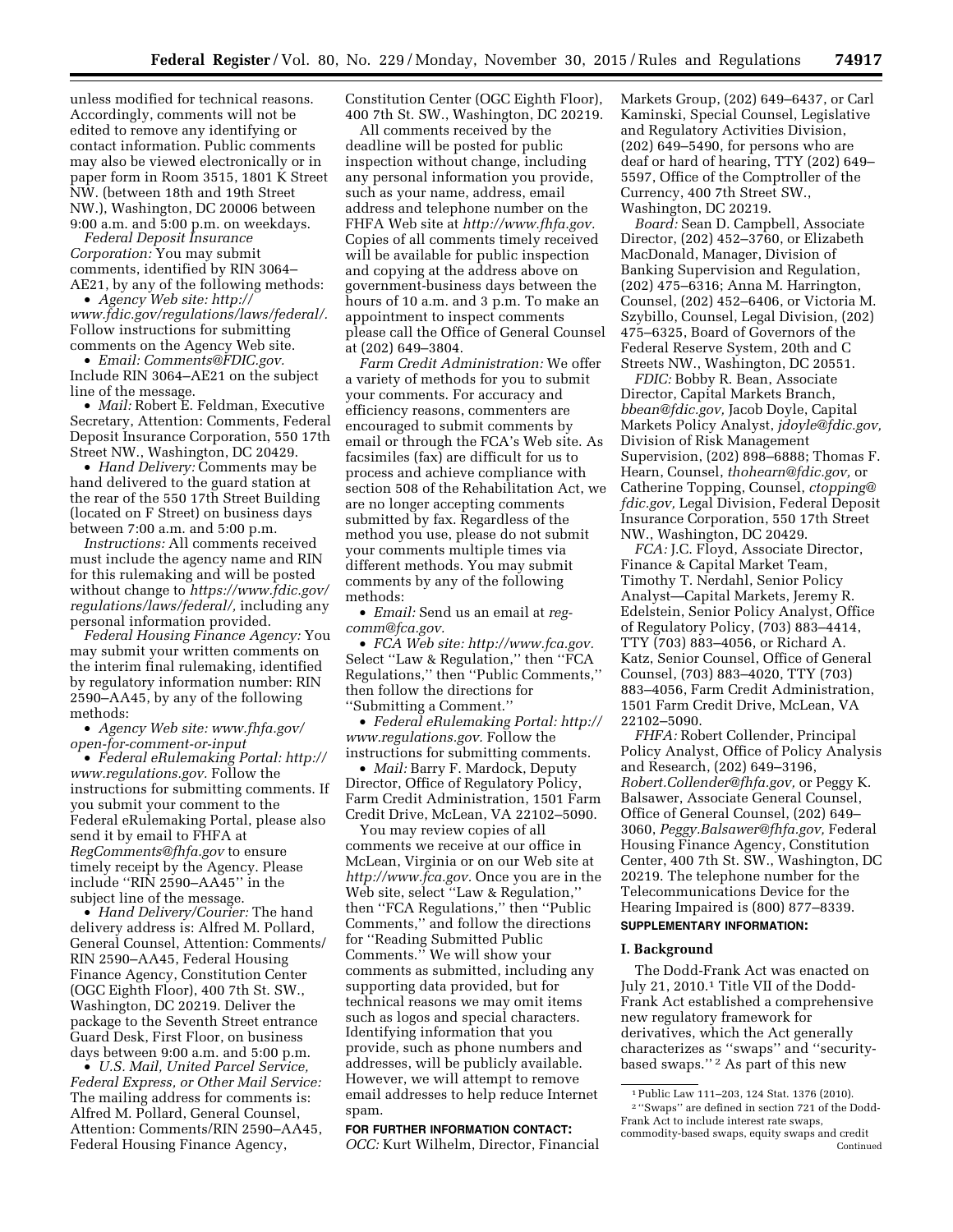regulatory framework, sections 731 and 764 of the Dodd-Frank Act added, respectively, a new section 4s to the Commodity Exchange Act of 1936 (the ''Commodity Exchange Act''), and a new section 15F to the Securities Exchange Act of 1934 (the ''Securities Exchange Act''), which require registration with the U.S. Commodity Futures Trading Commission (''CFTC'') of swap dealers and major swap participants and with the U.S. Securities and Exchange Commission (the ''SEC'') of securitybased swap dealers and major securitybased swap participants.3 These registrants are collectively referred to in this preamble as ''swap entities.''

Sections 731 and 764 of the Dodd-Frank Act require the Agencies to adopt joint rules that apply to all swap entities for which any one of the Agencies is the prudential regulator,4 imposing capital requirements and initial and variation margin requirements on all swaps and security-based swaps not cleared by a registered derivatives clearing organization or clearing agency (''noncleared swaps'').5 The Agencies initially proposed a joint rule to implement the capital and margin requirements of sections 731 and 764 on May 11, 2011 6 and re-proposed the rule on September 24, 2014 7 in light of the comments received by the Agencies on the original proposal and subsequent recommendations regarding the international framework for margin

<sup>3</sup> See 7 U.S.C. 6s; 15 U.S.C. 78o-10. Section 731 of the Dodd-Frank Act requires swap dealers and major swap participants to register with the CFTC, which is vested with primary responsibility for the oversight of the swaps market under Title VII of the Dodd-Frank Act. Section 764 of the Dodd-Frank Act requires security-based swap dealers and major security-based swap participants to register with the SEC, which is vested with primary responsibility for the oversight of the security-based swaps market under Title VII of the Dodd-Frank Act. Section 712(d)(1) of the Dodd-Frank Act requires the CFTC and SEC to issue joint rules further defining the terms swap, security-based swap, swap dealer, major swap participant, security-based swap dealer, and major security-based swap participant. The CFTC and SEC issued final joint rulemakings with respect to these definitions in May 2012 and August 2012, respectively. *See* 77 FR 30596 (May 23, 2012); 77 FR 39626 (July 5, 2012) (correction of footnote in the Supplementary Information accompanying the rule); and 77 FR 48207 (August 13, 2012). 17 CFR part 1; 17 CFR parts 230, 240 and 241.

4Section 1a(39) of the Commodity Exchange Act defines the term ''prudential regulator'' for purposes of the capital and margin requirements applicable to swap dealers, major swap participants, security-based swap dealers and major security-based swap participants. 7 U.S.C. 1a(39).

5*See* 7 U.S.C. 6s(e)(2)(A); 15 U.S.C. 78o– 10(e)(2)(A).

6 76 FR 27564 (May 11, 2011).

7 79 FR 57348 (September 24, 2014).

requirements on non-cleared derivatives finalized by the Basel Committee on Banking Supervisions (''BCBS'') and the Board of the International Organization of Securities Commissions (''IOSCO'') in September 2013.<sup>8</sup> In a separate action, the Agencies have adopted a joint final rule to implement these Dodd-Frank Act requirements (the ''joint final rule'').

The capital and margin requirements under sections 731 and 764 of the Dodd-Frank Act apply to non-cleared swaps and complement other provisions of the Dodd-Frank Act that require the CFTC and SEC to make determinations as to whether certain swaps or security-based swaps, or a group, category, or class of such transactions, should be required to be cleared.9 If the CFTC or SEC has made such a determination, it is generally unlawful for any person to engage in such a swap or security-based swap unless the transaction is submitted to a derivatives clearing organization or clearing agency, as applicable, for clearing.

The clearing requirements, however, do not apply to an entity that is not a financial entity, is using a swap or security-based swap to hedge or mitigate commercial risk, and notifies the applicable Commission, in a manner set forth by that Commission, how it generally meets its financial obligations.10 Thus, a particular swap or security-based swap might be subject to the capital and margin requirements of section 731 and 764 either because it is not subject to the mandatory clearing requirement, or because one of the parties to the swap is eligible for, and elects to use, an exception or exemption from the mandatory clearing requirement. Such a swap is a ''noncleared'' swap for purposes of the capital and margin requirements established under sections 731 and 764 of the Dodd-Frank Act.

Sections 731 and 764 direct the Agencies to impose initial and variation margin requirements on all swaps that are not cleared. Under the proposed rule, the Agencies distinguished among

10*See* 7 U.S.C. 2(h)(7); 15 U.S.C. 78c–3(g). Further, the CFTC has authority to exempt swaps from the clearing requirement. 7 U.S.C. 6(c)(1).

different types of counterparties on the basis of  $risk$ ,<sup>11</sup> and the Agencies addressed swaps for certain ''other counterparties'' including commercial end users by providing that a covered swap entity's collection of margin from them was subject to the judgment of the covered swap entity. In particular, a covered swap entity was not required to collect initial and variation margin from these ''other counterparties'' as a matter of course; a covered swap entity was allowed to collect initial or variation margin at such times and in such forms and amounts (if any) as the covered swap entity determines appropriate in its overall credit risk management of the covered swap entity's exposure to the customer.12

On January 12, 2015, President Obama signed into law TRIPRA.13 Title III of TRIPRA, the ''Business Risk Mitigation and Price Stabilization Act of 2015,'' amends the statutory provisions added by the Dodd-Frank Act relating to margin requirements for non-cleared swaps and non-cleared security-based swaps. Specifically, section 302 of TRIPRA's Title III amends sections 731 and 764 of the Dodd-Frank Act to provide that the initial and variation margin requirements do not apply to certain transactions of specified counterparties that would qualify for an exemption or exception from clearing, as explained more fully below. Noncleared swaps and non-cleared securitybased swaps that are exempt under section 302 of TRIPRA will not be subject to the Agencies' rules implementing margin requirements. In section 303 of TRIPRA, Congress required that the Agencies implement the provisions of Title III by promulgating an interim final rule and seeking public comment on the interim final rule.14

The Agencies are therefore promulgating this interim final rule with request for comment. The proposed rule of September 2014 would have allowed covered swap entities to

 $12$  *See* §§<sub>\_\_</sub>.3(d) and \_\_.4(c) of the proposed rule. 13Public Law 114–1, 129 Stat. 3 (2015).

14Section 303 requires that ''[t]he amendments made by this title to the Commodity Exchange Act shall be implemented . . . through the promulgation of an interim final rule . . .'' The Agencies are interpreting this provision to apply to the amendments made by TRIPRA to the Securities Exchange Act as well.

default swaps, and ''security-based swaps'' are defined in section 761 of the Dodd-Frank Act to include a swap based on a single security or loan or on a narrow-based security index. *See* 7 U.S.C.

<sup>8</sup>*See* BCBS and IOSCO ''Margin requirements for non-centrally cleared derivatives,'' (September 2013), *available at [https://www.bis.org/publ/](https://www.bis.org/publ/bcbs261.pdf) [bcbs261.pdf.](https://www.bis.org/publ/bcbs261.pdf)* 

<sup>9</sup> 7 U.S.C. 2(h); 15 U.S.C. 78c–3. The Commodity Exchange Act and the Securities Exchange Act set out standards that the CFTC and the SEC are required to apply when making determinations about clearing, which generally address whether a swap or security-based swap is sufficiently standardized to be cleared. 7 U.S.C. 2(h)(2)(D); 15 U.S.C. 78c–3(b)(4). To date, the CFTC has determined that certain interest rate swaps and credit default swaps are required to be cleared. 17 CFR 50.4.

<sup>11</sup>The joint final rule takes a similar approach. In implementing this risk-based approach, the final rule distinguishes among four separate types of swap counterparties: (i) Counterparties that are themselves swap entities; (ii) counterparties that are financial end users with a material swaps exposure; (iii) counterparties that are financial end users without a material swaps exposure, and (iv) other counterparties, including nonfinancial end users, sovereigns, and multilateral development banks.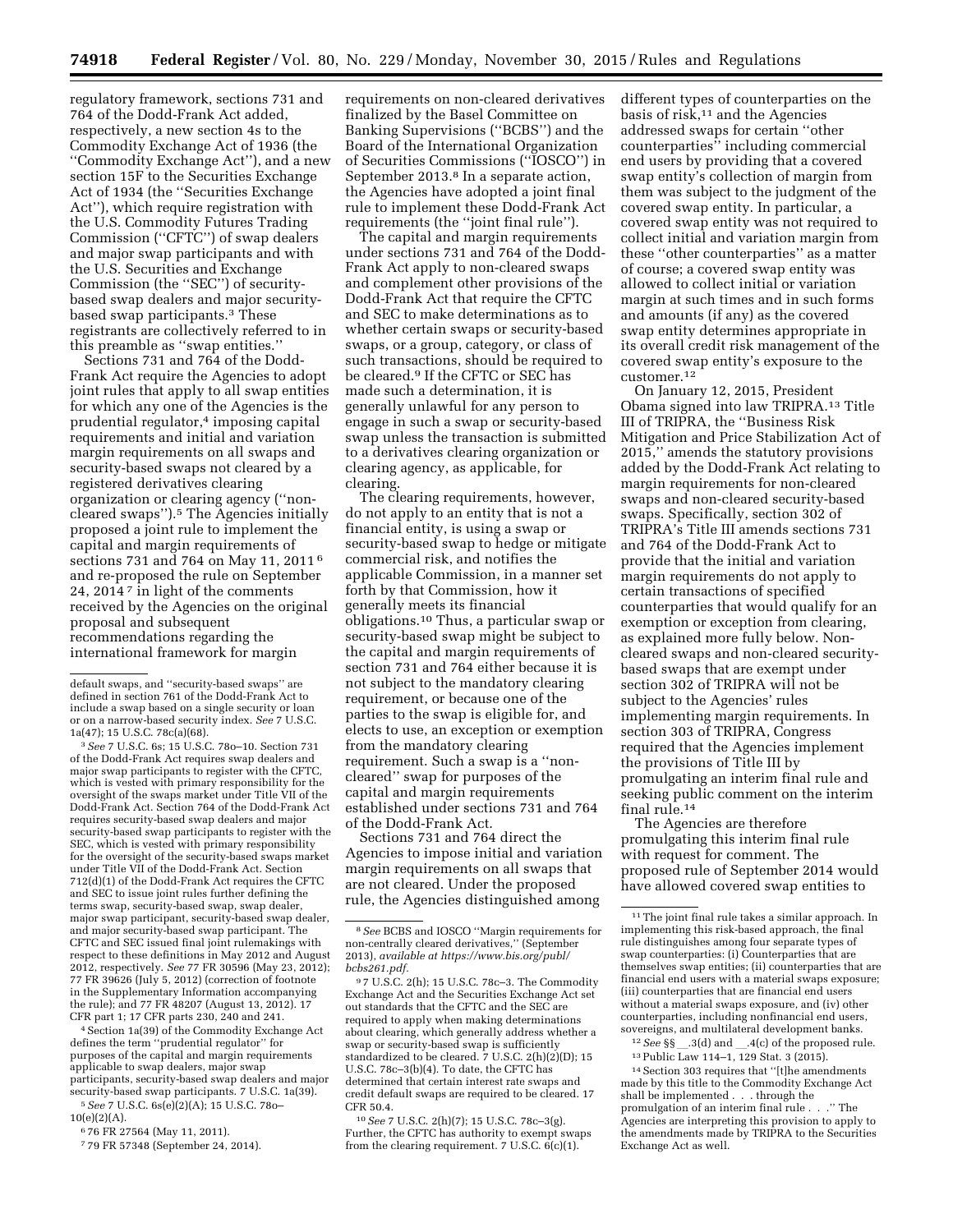collect initial or variation margin from certain ''other counterparties,'' at their discretion. Additionally, covered swap entities would have been required to exchange variation margin with all financial end users, and initial margin with financial end users with material swap exposure. The effect of the interim final rule is to grant an exception from the margin requirements of the joint final rule for non-cleared swaps meeting certain criteria that covered swap entities enter into with certain ''other counterparties'' and certain financial end users.15

As noted above, swaps may be noncleared swaps either because (i) there is an exemption or exception from clearing available; or (ii) the CFTC or SEC, as applicable, has not determined that such swap or security-based swap is required to be cleared. The exclusions and exemptions from the joint final margin rule described below will apply to both categories of non-cleared swaps when they involve a counterparty that meets the requirements for an exception or exemption from clearing (*e.g.,* a nonfinancial end user using swaps to hedge or mitigate commercial risk).

Clearing requirements pursuant to the Commodity Exchange Act began to take effect with respect to certain interest rate and credit default swap indices swaps on March 11, 2013.16 Covered swap entities have accordingly already established methods and procedures to engage in transactions with counterparties that are eligible for the clearing exceptions or exemptions and for recording and reporting the eligibility of these transactions for the exception or exemptions as required under the statute.17 The Agencies expect these processes will function equally well as a basis for the parallel statutory exemptions from initial and variation margin requirements for non-cleared swaps implemented pursuant to this interim final rule.

17*See, e.g.,* 17 CFR 50.50(b).

## **II. Description of the Interim Final Rule**

This interim final rule, which adds a new  $\S$  .1(d) to the joint final rule, adopts the statutory exemptions and exceptions as required under TRIPRA. TRIPRA provides that the initial and variation margin requirements do not apply to the non-cleared swaps and non-cleared security-based swaps of three categories of counterparties. In particular, section 302 of TRIPRA amends sections 731 and 764 so that initial and variation margin requirements will not apply to a swap or security-based swap in which a counterparty (to a covered swap entity) is:

(1) A non-financial entity (including small financial institution and a captive finance company) that qualifies for the clearing exception under section 2(h)(7)(A) of the Commodity Exchange Act or section 3C(g)(1) of the Securities Exchange Act;

(2) A cooperative entity that qualifies for an exemption from the clearing requirements issued under section 4(c)(1) of the Commodity Exchange Act; or

(3) A treasury affiliate acting as agent that satisfies the criteria for an exception from clearing in section 2(h)(7)(D) of the Commodity Exchange Act or section 3C(g)(4) of the Securities Exchange Act.

### *A. Non-Financial Entities*

TRIPRA provides that the initial and variation margin requirements of the joint final rule shall not apply to a noncleared swap in which a counterparty qualifies for an exception under section 2(h)(7)(A) of the Commodity Exchange Act or section 3C(g)(1) of the Securities Exchange Act.18 Section 2(h)(7)(A) and section 3C(g)(1) except from clearing swaps where one of the counterparties is not a financial entity, is using the swap to hedge or mitigate commercial risk, and notifies the CFTC or SEC how it generally meets its financial obligations associated with entering into non-cleared swaps. A number of different types of counterparties may qualify for an exception from clearing under section 2(h)(7)(A) and section 3C(g)(1), including: non-financial end users, small banks, savings associations, Farm Credit System institutions, and credit unions. In addition, captive finance companies qualify for an exception from clearing under section  $2(h)(7)(A).^{19}$ 

*Non-financial end users:* A counterparty that is not a financial entity 20 (sometimes referred to as ''nonfinancial end users'' or ''commercial end users'') that is using swaps to hedge or mitigate commercial risk generally would qualify for an exception from clearing under section  $2(h)(7)(A)$  or section 3C(g)(1) and thus from the requirements of the joint final rule for non-cleared swaps and non-cleared security-based swaps pursuant to  $\S$  .1(d).

*Small banks, savings associations, Farm Credit System institutions, and credit unions:* The definition of ''financial entity'' in section 2(h)(7)(C)(ii) provides that the CFTC shall consider whether to exempt small banks, savings associations, Farm Credit System institutions, and credit unions with total assets of \$10 billion or less. Pursuant to this authority, the CFTC has exempted small banks, savings associations, Farm Credit System institutions, and credit unions with total assets of \$10 billion or less from the definition of ''financial entity,'' thereby permitting these institutions to avail themselves of the clearing exception when they are using swaps to hedge or mitigate risk.21 As a result, these small financial institutions that are using noncleared swaps to hedge or mitigate commercial risk would also qualify for an exemption from the initial and variation margin requirements of the joint final rule pursuant to  $\S$ . 1(d).

Similarly, section 3C(g) provides that the SEC shall consider whether to exempt small banks, savings associations, Farm Credit System institutions, and credit unions with total assets of \$10 billion or less.22 If the SEC were to implement an exclusion for such entities from clearing, non-cleared security-based swaps with those entities would be eligible for the exemption in the Agencies' margin rules pursuant to § .1(d) as required under TRIPRA, provided they met the other

21*See* 7 U.S.C. 2(h)(7)(C)(ii); 17 CFR 50.50; 77 FR 42560 (July 19, 2012); as recodified by 77 FR 74284 (Dec. 13, 2012).

22*See* 15 U.S.C. 78c–3(g)(3)(B).

<sup>15</sup>The joint final rule also contains provisions allowing a covered swap entity to continue with the current practice of collecting initial or variation margin at such times and in such forms and amounts (if any) as the covered swap entity determines appropriate in its overall credit risk management of the swap entity's exposure to the customer for ''other counterparties.'' The TRIPRA exemptions are transaction-based, as opposed to counterparty-based. For example, if a commercial end user enters into a non-cleared swap with a covered swap entity and the transaction does not qualify for an exception or exemption as described below, then the covered swap entity would treat the swap in accordance with the ''other counterparties'' provisions in  $\S\$  .3 and  $\_$ .4 of the joint final rule.<br>See  $\S$ 8 and and and alcohologies in time rule. *See* §§<sub>\_\_</sub>\_\_3(d) and \_\_\_.4(c) of the joint final rule.<br>16.17 CER 50.25 See 77 ER 44444 (July 30, 20 16 17 CFR 50.25. *See* 77 FR 44441 (July 30, 2012).

<sup>18</sup>*See* 7 U.S.C. 2(h)(7)(A); 15 U.S.C. 78c–3(g)(1). 19There is no corresponding exclusion under section 3C(g)(1) of the Securities Exchange Act for captive finance companies, likely because these entities generally do not engage in security-based swaps.

<sup>20</sup>*See* 7 U.S.C. 2(h)(7)(A); 15 U.S.C. 78c–3(g)(1); 17 CFR 50.50. A ''financial entity'' is defined to mean (i) a swap dealer; (ii) a security-based swap dealer; (iii) a major swap participant; (iv) a major security-based swap participant; (v) a commodity pool; (vi) a private fund as defined in section 202(a) of the Investment Advisers Act of 1940; (vii) an employee benefit plan as defined in sections 3(3) and 3(32) of the Employment Retirement Income Security Act of 1974; (viii) a person predominantly engaged in activities that are in the business of banking, or in activities that are financial in nature, as defined in section 4(k) of the Bank Holding Company Act of 1956. *See* 7 U.S.C. 2(h)(7)(C)(i); 15 U.S.C. 78c–3(g)(3).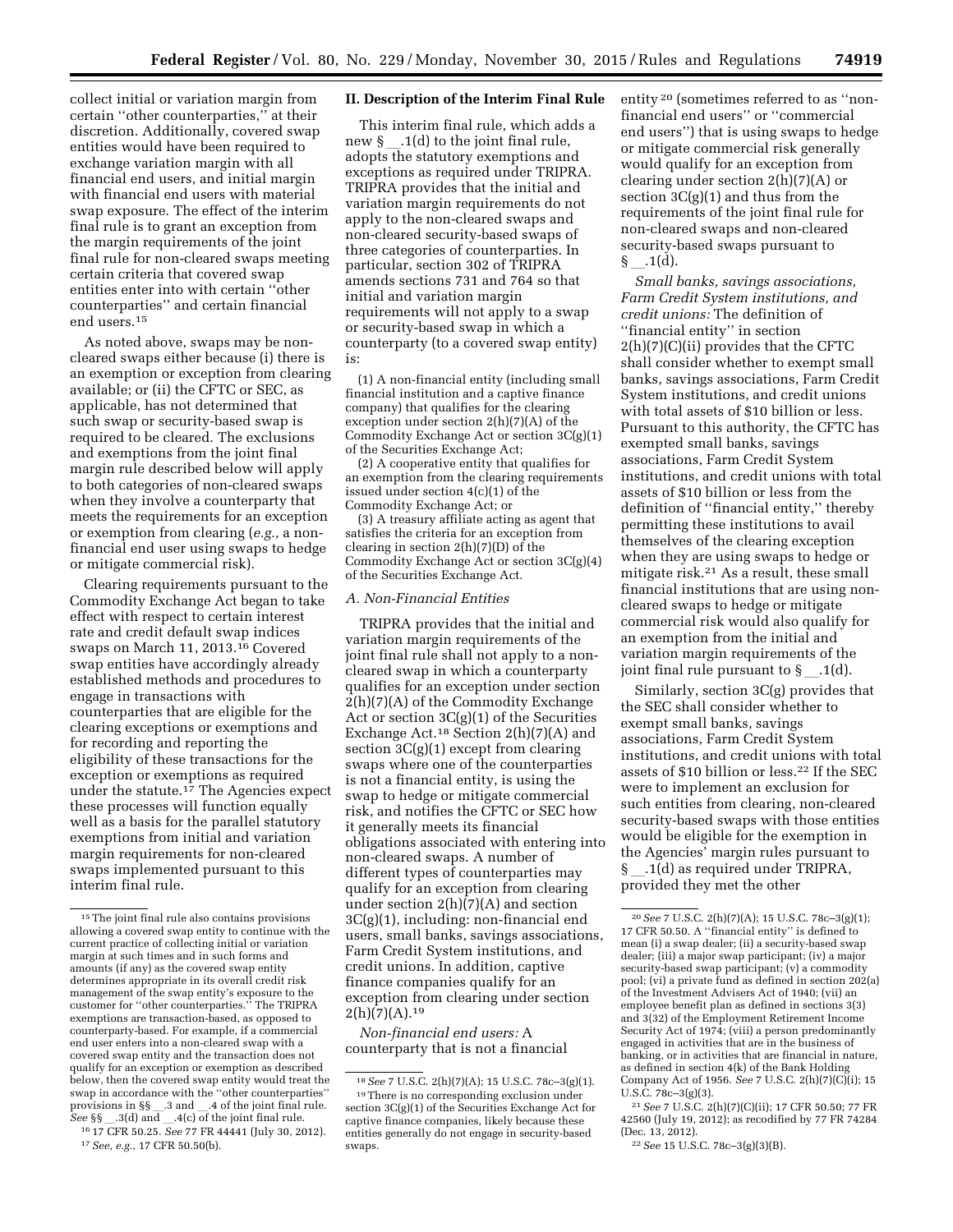requirements for the clearing exemption.23

*Captive finance companies:* Section 2(h)(7)(C) also provides that the definition of ''financial entity'' does not include an entity whose primary business is providing financing and uses derivatives for the purposes of hedging underlying commercial risks relating to interest rate and foreign exchange exposures, 90 percent or more of which arise from financing that facilitates the purchase or lease of products, 90 percent or more of which are manufactured by the parent company or another subsidiary of the parent company (''captive finance company'').24 These entities can avail themselves of a clearing exception when they are using swaps to hedge or mitigate commercial risk and thus would be eligible for the exemption in the Agencies' margin rules pursuant to  $\S$  .1(d).

### *B. Treasury Affiliates Acting as Agent*

TRIPRA provides that the initial and variation margin requirements shall not apply to a non-cleared swap in which a counterparty satisfies the criteria in section 2(h)(7)(D) of the Commodity Exchange Act or section  $3C(g)(4)$  of the Securities Exchange Act. These sections provide that, where a person qualifies for an exception from the clearing requirements, an affiliate of that person (including an affiliate predominantly engaged in providing financing for the purchase of the merchandise or manufactured goods of the person) may qualify for the exception as well, but only if the affiliate is acting on behalf of the person and as an agent and uses the swap to hedge or mitigate the commercial risk of the person or other affiliate of the person that is not a financial entity (''treasury affiliate acting as agent'').25 A treasury affiliate acting as agent that meets the requirements for a clearing exemption would also be eligible for an exemption pursuant to  $\S$  \_ .1(d) from the Agencies' joint final rule.

## *C. Certain Cooperative Entities*

TRIPRA provides that the initial and variation margin requirements shall not apply to a non-cleared swap in which a counterparty qualifies for an exemption issued under section 4(c)(1) of the Commodity Exchange Act from the clearing requirements of section 2(h)(1)(A) of the Commodity Exchange Act for cooperative entities as defined in such exemption.26 The CFTC, pursuant to its authority under section 4(c)(1) of the Commodity Exchange Act, adopted a regulation that allows cooperatives that are financial entities to elect an exemption from mandatory clearing of swaps that: (1) They enter into in connection with originating loans for their members; or (2) hedge or mitigate commercial risk related to loans to members or swaps with their members which are not financial entities or are exempt from the definition of financial entity.27 The swaps of these cooperatives that would qualify for an exemption from clearing also would qualify pursuant to  $\S$  \_\_ .1(d) for an exemption from the margin requirements of the joint final rule.

#### **III. Request for Comments**

The Agencies request comment on all aspects of the interim final rule.

### **IV. Administrative Law Matters**

*A. Administrative Procedures Act* 

Pursuant to the Administrative Procedure Act (the ''APA''), at 5 U.S.C. 553(b)(B), notice and comment are not required prior to the issuance of a final rule if an agency, for good cause, finds that ''notice and public procedure thereon are impracticable, unnecessary, or contrary to the public interest.'' As discussed above, this interim final rule implements Title III of TRIPRA. In section 303 of TRIPRA, Congress required that the Agencies implement the provisions of Title III by promulgating an interim final rule and seeking public comment on the interim final rule. Given the statutory requirement for an interim final rule, the Agencies find that prior notice and comment in accordance with 5 U.S.C. 553(b) is impracticable. The Agencies are providing, however, an opportunity for comment before the effective date of the interim final rule (April 1, 2016).

## *B. Solicitation of Comments on Use of Plain Language*

Section 722 of the Gramm-Leach-Bliley Act, Public Law 106–102, sec. 722, 113 Stat. 1338, 1471 (Nov. 12, 1999), requires the OCC, Board and FDIC to use plain language in all proposed and final rules published after January 1, 2000. The OCC, Board and FDIC invite your comments on how to make this proposal easier to understand. For example:

• Have we organized the material to suit your needs? If not, how could this material be better organized?

• Are the requirements in the regulation clearly stated? If not, how could the regulation be more clearly stated?

• Does the regulation contain language or jargon that is not clear? If so, which language requires clarification?

• Would a different format (grouping and order of sections, use of headings, paragraphing) make the regulation easier to understand? If so, what changes to the format would make the regulation easier to understand?

• What else could we do to make the regulation easier to understand?

#### *C. Paperwork Reduction Act Analysis*

Certain provisions of the interim final rule contain ''collection of information'' requirements within the meaning of the Paperwork Reduction Act (PRA) of 1995 (44 U.S.C. 3501–3521). In accordance with the requirements of the PRA, the Agencies may not conduct or sponsor, and the respondent is not required to respond to, an information collection unless it displays a currently valid Office of Management and Budget (OMB) control number. The OMB control number for the OCC is 1557– 0251, the FDIC is 3064–0180, and the Board is 7100–0364. The information collection requirements contained in this joint notice of interim final rulemaking have been submitted to OMB for review and approval by the OCC and FDIC under section 3507(d) of the PRA and § 1320.11 of OMB's implementing regulations (5 CFR part 1320). The Board reviewed the interim final rule under the authority delegated to the Board by OMB.

The interim final rule contains requirements subject to the PRA. The reporting requirements are found in § .1(d). The interim final rule implements statutory language that requires certain swaps of certain counterparties to qualify for a statutory exemption or exception from clearing in order to not be subject to the initial and variation margin requirements of the joint final rule.

<sup>23</sup>On December 21, 2010, the SEC proposed to exempt security-based swaps used by small depository institutions, small Farm Credit System institutions, and small credit unions with total assets of \$10 billion or less from clearing. *See* 75 FR 79992 (December 21, 2010).

<sup>24</sup>*See* 7 U.S.C. 2(h)(7)(C)(iii).

<sup>25</sup>*See* 7 U.S.C. 2(h)(7)(D); 15 U.S.C. 78c–3(g)(4). This exception does not apply to a person that is a swap dealer, security-based swap dealer, major swap participant, major security-based swap participant, an issuer that would be an investment company as defined in section 3 of the Investment Company Act of 1940 (15 U.S.C. 80a–3) but for section  $3(c)(1)$  or  $3(c)(7)$  of that Act, a commodity pool, or a bank holding company with over \$50 billion in consolidated assets.

<sup>26</sup>*See* 7 U.S.C. 6(c)(1). The CFTC, pursuant to its authority under section 4(c)(1) of the Commodity Exchange Act, adopted 17 CFR 50.51, which allows cooperative financial entities that meet certain qualifications to elect not to clear certain swaps that are otherwise required to be cleared pursuant to section 2(h)(1)(A) of the Commodity Exchange Act. 27*See* 7 U.S.C. 6(c)(1);17 CFR 50.51.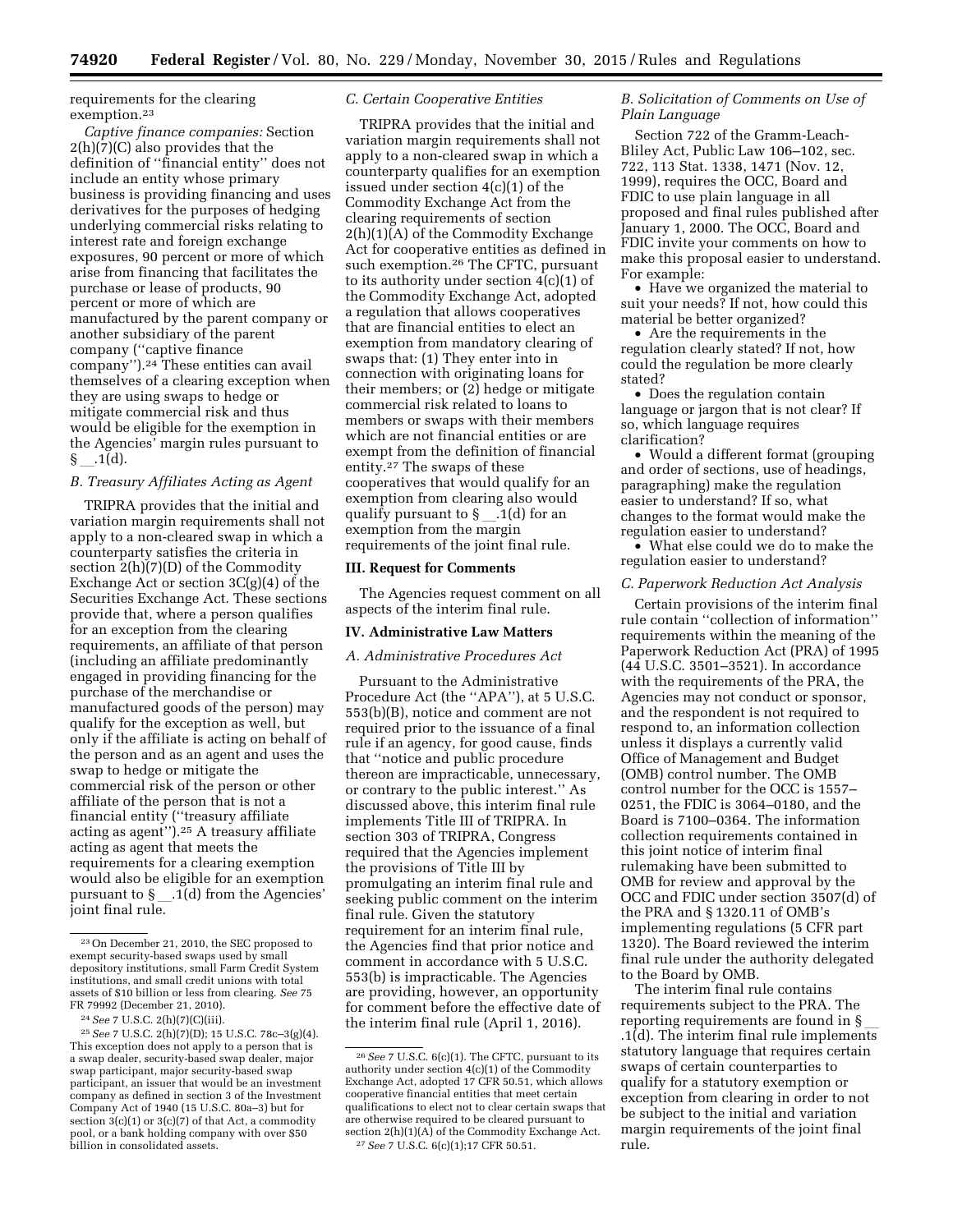Comments are invited on:

(a) Whether the collections of information are necessary for the proper performance of the Agencies' functions, including whether the information has practical utility;

(b) The accuracy of the estimates of the burden of the information collections, including the validity of the methodology and assumptions used;

(c) Ways to enhance the quality, utility, and clarity of the information to be collected;

(d) Ways to minimize the burden of the information collections on respondents, including through the use of automated collection techniques or other forms of information technology; and

(e) Estimates of capital or start-up costs and costs of operation, maintenance, and purchase of services to provide information.

All comments will become a matter of public record. Comments on aspects of this notice that may affect reporting or recordkeeping requirements and burden estimates should be sent to the addresses listed in the **ADDRESSES** section of this Supplementary Information. A copy of the comments may also be submitted to the OMB desk officer for the Agencies: By mail to U.S. Office of Management and Budget, 725 17th Street NW., #10235, Washington, DC 20503 or by facsimile to 202–395– 5806, Attention, Federal Banking Agency Desk Officer.

## Proposed Information Collection

*Title of Information Collection:*  Reporting and Recordkeeping Requirements Associated with Margin and Capital Requirements for Covered Swap Entities.

*Frequency of Response:* Annual, daily, and event-generated.

*Affected Public:* The affected public of the OCC, FDIC, and Board is assigned generally in accordance with the entities covered by the scope and authority section of their respective interim final rule. Businesses or other for-profit.

*Respondents:* 

*OCC:* Any national bank or a subsidiary thereof, Federal savings association or a subsidiary thereof, or Federal branch or agency of a foreign bank that is registered as a swap dealer, major swap participant, security-based swap dealer, or major security-based swap participant.

*FDIC:* Any FDIC-insured statechartered bank that is not a member of the Federal Reserve System or FDICinsured state-chartered savings association that is registered as a swap dealer, major swap participant, securitybased swap dealer, or major securitybased swap participant.

*Board:* Any state member bank (as defined in 12 CFR 208.2(g)), bank holding company (as defined in 12 U.S.C. 1841), savings and loan holding company (as defined in 12 U.S.C. 1467a), foreign banking organization (as defined in 12 CFR 211.21(o)), foreign bank that does not operate an insured branch, state branch or state agency of a foreign bank (as defined in 12 U.S.C. 3101(b)(11) and (12)), or Edge or agreement corporation (as defined in 12 CFR 211.1(c)(2) and (3)) that is registered as a swap dealer, major swap participant, security-based swap dealer, or major security-based swap participant.

*Abstract:* This interim final rule implements Title III of the Terrorism Risk Insurance Program Reauthorization Act of 2015 (''TRIPRA''), which exempts from the Agencies' swap margin rules non-cleared swaps and non-cleared security-based swaps in which a counterparty qualifies for an exemption or exception from clearing under the Dodd-Frank Act. This interim final rule is a companion rule to the final rules adopted by the Agencies to implement section 731 and 764 of the Dodd-Frank Act.

#### Reporting Requirements

The interim final rule implements statutory language that requires certain swaps of certain counterparties to qualify for a statutory exemption or exception from clearing in order to not be subject to the initial and variation margin requirements of the joint final rule. The reporting requirements are found in  $\S$  \_1(d) pursuant to crossreferences to other statutory provisions that set forth the conditions for an exemption from clearing. For example, TRIPRA provides that the initial and variation margin requirements of the joint final rule shall not apply to a noncleared swap or non-cleared securitybased swap in which a counterparty qualifies for an exception under section 2(h)(7)(A) of the Commodity Exchange Act or section 3C(g)(1) of the Securities Exchange Act, which includes certain reporting requirements established by the applicable Commission.28 Certain other counterparties that are exempt from clearing pursuant to other provisions are also required to meet these reporting requirements to notify the respective Commissions.29 Thus, in

certain cases, the statutory exemption from clearing requires a notification to the CFTC or SEC. These counterparties would be required to meet the same notification requirements that are required for an exception or exemption from clearing in order to qualify for an exception or exemption pursuant to  $\S$  \_\_ .1(d) from the initial and variation margin requirements established by the Agencies under sections 731 and 764 of the Dodd-Frank Act. Since this interim final rule serves to implement exemptions and exceptions by reference to existing statutory provisions,  $\S$ .1(d) imposes new reporting requirements that are required under the relevant statutory provisions.

Estimated Burden per Response:  $\S$  .1(d)—1 hour.

### OCC

*Number of respondents:* 20. *Proposed revisions only estimated annual burden:* 20,000 hours. *Total estimated annual burden:*  34,780 hours.

FDIC<sub>30</sub>

*Number of respondents:* 1. *Proposed revisions only estimated annual burden:* 1,000 hours. *Total estimated annual burden:* 1,739 hours.

#### Board

*Number of respondents:* 50. *Proposed revisions only estimated annual burden:* 50,000 hours.

*Total estimated annual burden:*  86,964 hours.

*FCA:* The FCA has determined that the interim final rule does not involve a collection of information pursuant to the Paperwork Reduction Act for Farm Credit System institutions because Farm Credit System institutions are Federally chartered instrumentalities of the United States and instrumentalities of the United States are specifically excepted from the definition of ''collection of information'' contained in 44 U.S.C. 3502(3).

*FHFA:* With respect to any regulated entity as defined in section 1303(20) of the Federal Housing Enterprises Financial Safety and Soundness Act of 1992, as amended (12 U.S.C. 4502(20)),

<sup>28</sup>See, *e.g.,* 17 CFR 50.50(b).

<sup>29</sup>For example, certain exempt cooperatives must meet these reporting requirements to qualify for an exemption from clearing. *See* 17 CFR 50.51(c). Similarly, exempt treasury affiliates also must be an affiliate of a person that qualifies for an exception

from clearing that notifies the applicable Commission how it generally meets its financial obligations associated with entering into noncleared swaps. *See* 7 U.S.C. 2(h)(7)(D); 15 U.S.C. 78c–3(g)(4).

<sup>30</sup>The FDIC had initially estimated that three of its institutions might register as a swap dealer, major swap participant, security-based swap dealer or major security-based swap participant but no state non-member bank nor any state savings association has so registered, so FDIC is reducing its estimate to one as a placeholder for its information collection.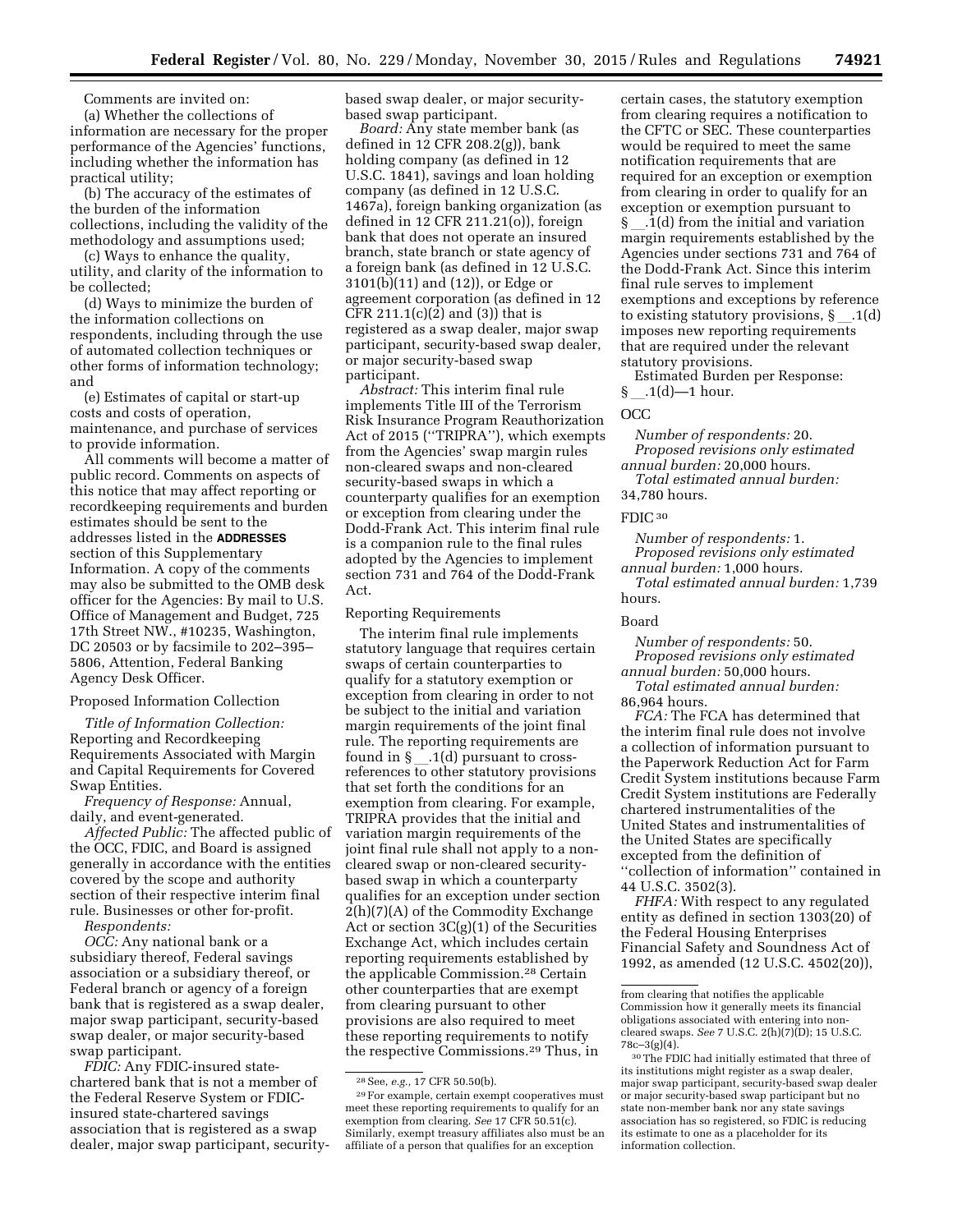the interim final rule does not contain any collection of information that requires the approval of the OMB under the PRA.

#### *D. Regulatory Flexibility Act Analysis*

*Board:* The Regulatory Flexibility Act (5 U.S.C. 601 *et seq.*) (''RFA'') 31 generally requires an agency that is issuing a proposed rule to prepare and make available for public comment an initial regulatory flexibility analysis that describes the impact of the proposed rule on small entities. The Board observes that the interim final rule would not have a significant economic impact on a substantial number of small entities. The Board requests comment on its conclusion that the new interim final rule should not have a significant economic impact on a substantial number of small entities.

As explained in detail above, this interim final rule implements section 302 of TRIPRA, which provides that initial and variation margin requirements will not apply to specified non-cleared swaps or non-cleared security-based swaps of certain counterparties (to a covered swap entity). This interim final rule may have an effect on the following types of small entities: (i) Covered swap entities that are subject to the joint final rule's capital and margin requirements; and (ii) certain counterparties (*e.g.,*  nonfinancial end users and certain other small financial counterparties) that engage in swap transactions with covered swap entities.32

Under Small Business Administration (the ''SBA'') regulations, the finance and insurance sector includes commercial banking, savings institutions, credit unions, other depository credit intermediation and credit card issuing entities (''financial institutions''), which generally are considered ''small'' if they have assets of \$550 million or less.<sup>33</sup> Covered swap entities would be considered financial institutions for purposes of the RFA in accordance with SBA regulations. The Board does not expect that any covered swap entity is

likely to be a small financial institution, because a small financial institution is unlikely to engage in the level of swap activity that would require it to register as a swap dealer or major swap participant.34 None of the currently registered covered swap entities are small entities. The interim final rule would have an indirect effect on certain counterparties to non-cleared swaps and non-cleared security-based swaps. Many of these counterparties would be considered ''small'' under the SBA's regulations.35 However, the effect of TRIPRA and the interim final rule will be to exempt many of the non-cleared swaps and non-cleared security-based swaps of these counterparties from the margin requirements of the Agencies' joint final rule.

As described above, this interim final rule implements statutory language that requires certain swaps of certain counterparties to qualify for a statutory exemption or exception from the applicable clearing requirements in order to not be subject to the initial and variation margin requirements of the joint final rule. The reporting requirements are found in  $\S$  \_1(d) of this interim final rule pursuant to crossreferences to other statutory provisions that set forth the conditions for an exemption or exception from clearing. In certain cases, the statutory exemption from clearing and related regulations may require a counterparty to report information, such as how it meets its swaps obligations, to the CFTC or SEC. These counterparties would be required to meet the same notification requirements that are required for an exception or exemption from the relevant CFTC and SEC regulations. Other than this potential overlap of reporting obligations of this interim final rule and the relevant CFTC and SEC regulations, the Board is aware of

35*See* 13 CFR 121.201. In additional to small financial institutions with assets of \$550 or less, swap counterparties could also include other small entities defined in regulations issued by the SBA, including firms within the ''Securities, Commodity Contracts, and Other Financial Investments and Related Activities'' sector with assets of \$38.5 million or less and ''Funds, Trusts and Other Financial Vehicles'' with assets of \$32.5 million or less.

any other Federal rules that duplicate, overlap, or conflict with this interim final rule. In light of the exemptions provided for the non-cleared swaps and non-cleared security-based swaps of many small entities, the Board does not believe that the interim final rule would have a significant economic impact on a substantial number of small entity counterparties.

Since this interim final rule is required by section 303 of TRIPRA, the Board does not believe that there are any significant alternatives to the rule which would accomplish the stated objectives of the applicable statute. However, the Agencies welcome comment on any significant alternatives that would minimize the impact of the rule on small entities.

In light of the foregoing, the Board does not believe that this interim final rule would have a significant economic impact on a substantial number of small entities.

*FDIC:* The RFA requires an agency, in connection with a notice of final rulemaking, to prepare a Final Regulatory Flexibility Act analysis describing the impact of the rule on small entities (defined by the SBA for purposes of the RFA to include banking entities with total assets of \$550 million or less) or to certify that the final rule will not have a significant economic impact on a substantial number of small entities.

Using SBA's size standards, as of June 30, 2015, the FDIC supervised 3,357 small entities. The FDIC does not expect any small entity that it supervises is likely to be a covered swap entity because such entities are unlikely to engage in the level of swap activity that would require them to register as a swap entity. Because TRIPRA excludes noncleared swaps entered into for hedging purposes by a financial institution with total assets of \$10 billion or less from the requirement of the final rule, the FDIC expects that when a covered swap entity transactions non-cleared swaps with a small entity supervised by the FDIC, and such swaps are used to hedge the small entity's commercial risk, those swaps with not be subject to the final rule. The FDIC does not expect any small entity that it supervises will engage in non-cleared swaps for purposes other than hedging. Therefore, the FDIC does not believe that the interim final rule results in a significant economic impact on a substantial number of small entities under its supervisory jurisdiction.

The FDIC certifies that the interim final rule does not have a significant economic impact on a substantial

<sup>31</sup>*See* 5 U.S.C. 601 *et seq.* 

<sup>&</sup>lt;sup>32</sup> The Board notes that the RFA does not require the Board to consider the impact of the interim final rule, including its indirect economic effects, on small entities that are not subject to the requirements of the interim final rule. *See e.g., In Mid-Tex Electric Cooperative* v. *FERC,* 773 F.2d 327 (D.C. Cir. 1985); *United Distribution Cos.* v. *FERC,*  88 F.3d 1105, 1170 (D.C. Cir. 1996); *Cement Kiln Recycling Coalition* v. *EPA,* 255 F.3d 855 (D.C. Cir. 2001).

<sup>33</sup>*See* 13 CFR 121.201 (effective December 2, 2014); *see also* 13 CFR 121.103(a)(6) (noting factors that the SBA considers in determining whether an entity qualifies as a small business, including receipts, employees, and other measures of its domestic and foreign affiliates).

<sup>34</sup>The CFTC has published a list of provisionally registered swap dealers (as of September 22, 2015) and provisionally registered major swap participants (as of March 1, 2013) that does not include any small financial institutions. *See [http://](http://www.cftc.gov/LawRegulation/DoddFrankAct/registerswapdealer) [www.cftc.gov/LawRegulation/DoddFrankAct/](http://www.cftc.gov/LawRegulation/DoddFrankAct/registerswapdealer) [registerswapdealer](http://www.cftc.gov/LawRegulation/DoddFrankAct/registerswapdealer)* and *[http://www.cftc.gov/](http://www.cftc.gov/LawRegulation/DoddFrankAct/registermajorswappart) [LawRegulation/DoddFrankAct/](http://www.cftc.gov/LawRegulation/DoddFrankAct/registermajorswappart) [registermajorswappart.](http://www.cftc.gov/LawRegulation/DoddFrankAct/registermajorswappart)* The SEC has not provided a similar list since it only recently adopted rules to provide for the registration of security-based swap dealers and major security-based swap participants. *See* 80 FR 48963 (August 14, 2015); 17 CFR parts 240 and 249.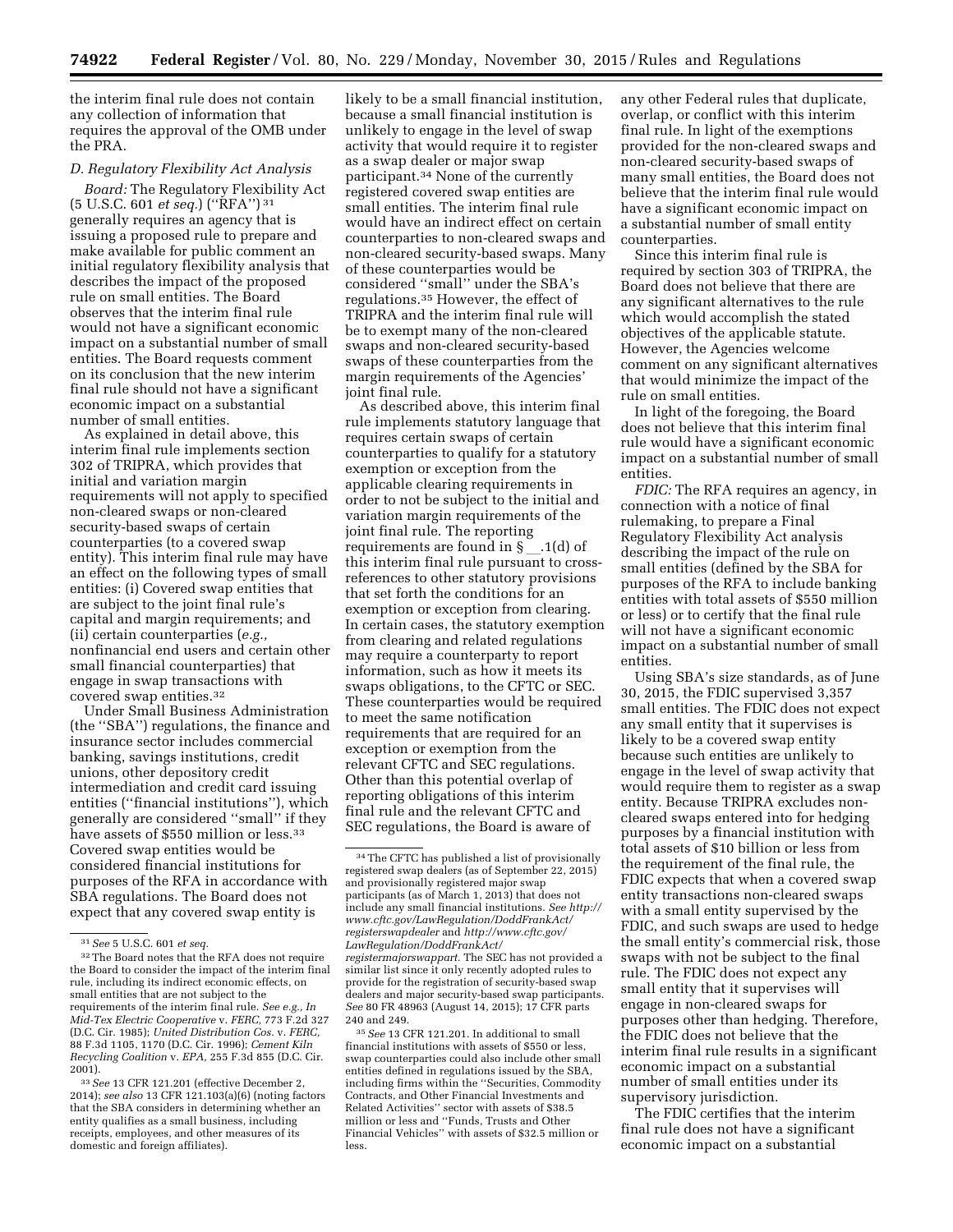number of small FDIC-supervised institutions.

*OCC:* The Regulatory Flexibility Act (RFA) 36 generally requires an agency that is issuing a proposed rule to prepare and make available for public comment an initial regulatory flexibility analysis that describes the impact of the proposed rule on small entities. The RFA does not apply to a rulemaking where a general notice of proposed rulemaking is not required.37 For the reasons described above in the Supplementary Information, the OCC has determined that it is unnecessary to publish a notice of proposed rulemaking for this interim final rule. Accordingly, the RFA's requirements relating to an initial and final regulatory flexibility analysis do not apply.

*FCA:* Pursuant to section 605(b) of the Regulatory Flexibility Act, the FCA hereby certifies that the interim final rule will not have a significant economic impact on a substantial number of small entities. Each of the banks in the Farm Credit System, considered together with its affiliated associations, has assets and annual income in excess of the amounts that would qualify them as small entities. Nor does the Federal Agricultural Mortgage Corporation meet the definition of a ''small entity.'' Therefore, Farm Credit System institutions are not ''small entities'' as defined in the Regulatory Flexibility Act.

*FHFA:* FHFA certifies that the interim final rule will not have a significant economic impact on a substantial number of small entities, since none of FHFA's regulated entities come within the meaning of small entities as defined in the Regulatory Flexibility Act (*see* 5 U.S.C. 601(6)), and the interim final rule will not substantially affect any business that its regulated entities might conduct with such small entities.

Common Text of the Interim Final Rule (All Agencies)

The common text of the interim final rule appears below:

### **§**l**.1 Authority, purpose, scope, exemptions and compliance dates.**

\* \* \* \* \* (d) *Exemptions*—(1) *Swaps.* The requirements of this part (except for § l.12) shall not apply to a non-cleared swap if the counterparty:

(i) Qualifies for an exception from clearing under section 2(h)(7)(A) of the Commodity Exchange Act of 1936 (7 U.S.C. 2(h)(7)(A)) and implementing regulations;

(ii) Qualifies for an exemption from clearing under a rule, regulation, or order that the Commodity Futures Trading Commission issued pursuant to its authority under section 4(c)(1) of the Commodity Exchange Act of 1936 (7 U.S.C. 6(c)(1)) concerning cooperative entities that would otherwise be subject to the requirements of section  $2(h)(1)(A)$ of the Commodity Exchange Act of 1936  $(7 \text{ U.S.C. } 2(h)(1)(A))$ ; or

(iii) Satisfies the criteria in section 2(h)(7)(D) of the Commodity Exchange Act of 1936 (7 U.S.C. 2(h)(7)(D)) and implementing regulations.

(2) *Security-based swaps.* The requirements of this part (except for § l.12) shall not apply to a non-cleared security-based swap if the counterparty:

(i) Qualifies for an exception from clearing under section 3C(g)(1) of the Securities Exchange Act of 1934 (15 U.S.C. 78c–3(g)(1)) and implementing regulations; or

(ii) Satisfies the criteria in section 3C(g)(4) of the Securities Exchange Act of 1934 (15 U.S.C. 78c–3(g)(4)) and implementing regulations.

#### [END OF COMMON TEXT]

\* \* \* \* \*

#### **List of Subjects**

*12 CFR Part 45* 

Administrative practice and procedure, Capital, Margin requirements, National Banks, Federal Savings Associations, Reporting and recordkeeping requirements, Risk.

### *12 CFR Part 237*

Administrative practice and procedure, Banks and banking, Capital, Foreign banking, Holding companies, Margin requirements, Reporting and recordkeeping requirements, Risk.

#### *12 CFR Part 349*

Administrative practice and procedure, Banks, Holding companies, Capital, Margin Requirements, Reporting and recordkeeping requirements, Savings associations Risk.

### *12 CFR Part 624*

Accounting, Agriculture, Banks, Banking, Capital, Cooperatives, Credit, Margin requirements, Reporting and recordkeeping requirements, Risk, Rural areas, Swaps.

### *12 CFR Part 1221*

Government-sponsored enterprises, Mortgages, Securities.

## **DEPARTMENT OF THE TREASURY**

## **Office of the Comptroller of the Currency**

#### **12 CFR Chapter I**

## **Authority and Issuance**

For the reasons set forth in the common preamble and under the authority of 12 U.S.C. 93a and 5412(b)(2)(B), the Office of the Comptroller of the Currency amends chapter I of title 12, Code of Federal Regulations, as follows:

## **PART 45—MARGIN AND CAPITAL REQUIREMENTS FOR COVERED SWAP ENTITIES**

■ 1. The authority citation for part 45 continues to read as follows:

**Authority:** 7 U.S.C. 6s(e), 12 U.S.C. 1 *et seq.,* 12 U.S.C. 93a, 161, 481, 1818, 3907, 3909, 5412(b)(2)(B), and 15 U.S.C. 78o-10(e).

#### **§ 45.1 [Amended]**

■ 2. Section 45.1 is amended by adding paragraph (d) as set forth at the end of the Common Preamble.

## **BOARD OF GOVERNORS OF THE FEDERAL RESERVE SYSTEM**

#### **12 CFR Chapter II**

### **Authority and Issuance**

For the reasons set forth in the **SUPPLEMENTARY INFORMATION**, the Board of Governors of the Federal Reserve System amends 12 CFR chapter II as follows:

## **PART 237—SWAPS MARGIN AND SWAPS PUSH-OUT**

## **Subpart A—Margin and Capital Requirements for Covered Swap Entities (Regulation KK)**

■ 3. The authority citation for subpart A of part 237 continues to read as follows:

**Authority:** 7 U.S.C. 6s(e), 15 U.S.C. 78o-10(e), 12 U.S.C. 221 *et seq.,* 12 U.S.C. 1818, 12 U.S.C. 1841 *et seq.,* 12 U.S.C. 3101 *et seq.,*  12 U.S.C. 1461 *et seq.* 

## **§ 237.1 [Amended]**

■ 4. Section 237.1 is amended by: ■ a. Adding paragraph (d) as set forth at the end of the Common Preamble; and ■ b. Removing ''part'' wherever it appears in paragraph (d) and adding in its place ''subpart.''

## **FEDERAL DEPOSIT INSURANCE CORPORATION**

#### **12 CFR Chapter III**

#### **Authority and Issuance**

For the reasons set forth in the **SUPPLEMENTARY INFORMATION**, the

<sup>36</sup>*See* 5 U.S.C. 601 *et seq.* 

<sup>37</sup>*See* 5 U.S.C. 603 and 604.